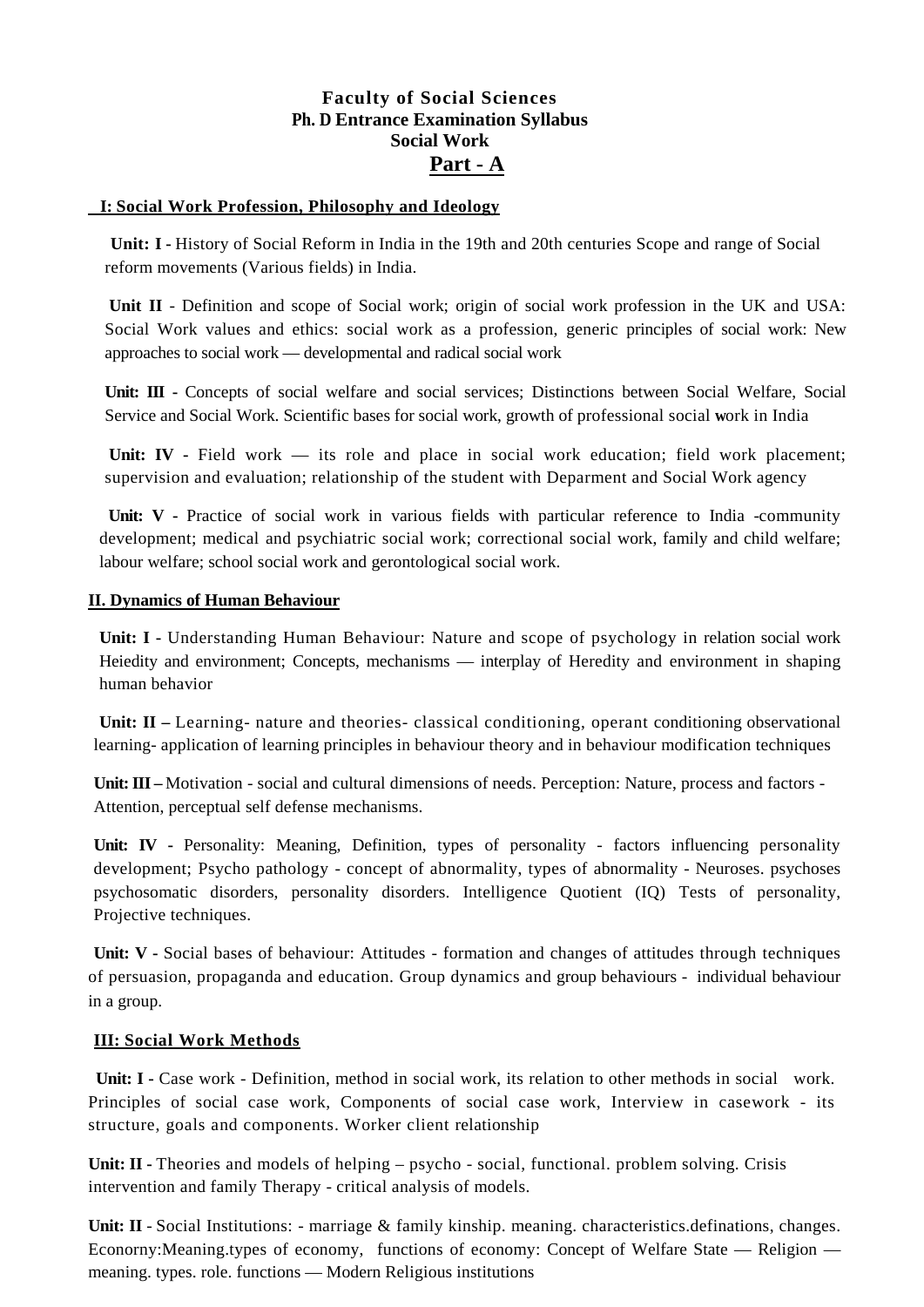**Unit: III** - Socialization and social control: Socialization: meaning. process and mechanism. 'The role of parental attitude to a child socialize and transformation of values. Agencies of Socialization

**Unit: IV** - Social stratification - social groups - Types. Society and its contemporary concepts — class, caste, creed. untouchability*.*

**Unit: V** - Social change: Factors of social change — social change process in India. Components of Social Change, Westernization, Globalization. Liberalization, Secularization. Social Change and Social Development.

## **IV:Social Policy and Planning**

**Unit: 1** - Social Policy - Concept, Definition, need, constitution bases for social policy and social 'welfare policy; relationship between social policy and development

Unit: II - New economic policy and changing concept of social development and welfare state concepts of state

**Unit: III**-Models of social policy: Residual - welfare; achievement - performance; institutional redistributive models; changing perspectives in social development

Unit: IV - Social policy and social planning social policy formulation, contribution of research, role of social worker, different sect oral policies and their implications;

**Unit: V** - Social indicators of development- Human development index; Millennium Development Goals (MDGs); concept of social work in macro practice and methods.

#### **V:Dev elopment Management**

**Unit: I** - Human Service Organization's - their characteristics like size, nature and design - origin and growth of organizations as response to social needs - External environment.

**Unit: II** - Establishment: Promotion and formation of societies - different types of legislations - the A.P. Societies Registration Act 2001- other legislations relating to trusts etc. - Organizational governing ideas - Vision, mission and goals; Developing and implementing a promotional plan for the organization.

**Unit: III** - Management of human service organizations: Administrative and Management, SWOT Analysis. Governance and administration - Executive Board. General Body - other functionaries - roles art inter relationship; Team building. Strategic planning for NGO's: Meaning, basic principles, and processes; internal implications.

**Unit: IV**- Financial Management: Sources of Finance: Foreign & Native finance Sources organization budget: Types and significance; Themes and methods of resource mobilization; Corporate social responsibility — trends and issues.

**Unit: V** - Project Management: Elements of project planning and development, guidelines for formulation of project proposals, project monitoring and evaluation: their meaning, significance and implications to project management.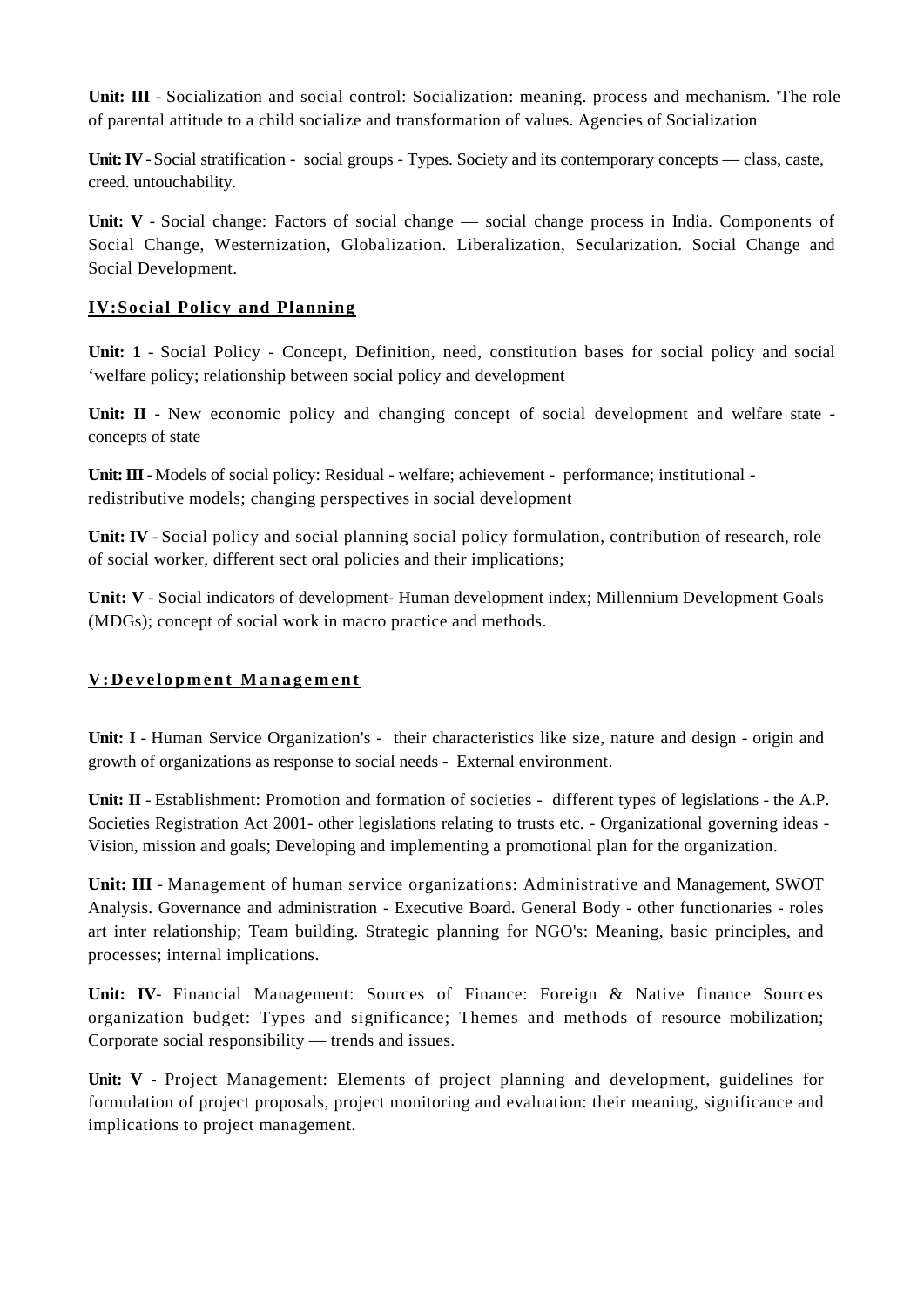# Part – B

## **Social Work Research & Statistics**

**UNIT I:** The Scientific Methods – Nature and characteristics. Nature of social research and social work research – Selection of topic and problems formulation. Basic elements of research process; Concepts, operationalisation of concepts, variables, hypothesis and causation; attributes of good hypothesis.

**UNIT II:** Research Design Objectives - Exploratory, descriptive and experimental, research design types; Survey, experimental, quasi-experimental and case study. Types of data sources – primary and secondary – use and limitations. Approaches to research: Quantitative and qualitative; distinction. Sampling: purpose, types; advantages and disadvantages of different types of sampling.

**UNIT III:** Methods of Data Collection - Observation, interview and questionnaire. Participatory research as an alternative methodology – techniques such as village social mapping, focus group discussions etc. levels of measurement in social research; Nominal, ordinal interval and ratio. Analysis and interpretation of data. Basics of research report writing and style.

**UNIT IV:** Social Statistics – Meaning, Descriptive and inferential; Use in social work research and limitations. Classification an tabulation of data, graphic and diagrammatic representation of data. Measures of central tendency – meaning, types –mean, median mode and quartiles, their specific application to social work research. Measures of dispersion – meaning, types, their specific application to social work research.

**UNIT V:** Correlation: Concept of product moment (only ungrouped data), Spearman's rank correlation. Test for significance of correlation coefficient. Tests of significance-'t' test for significance of differences of two means, chi-square for independent association of attributes (two attributes only).